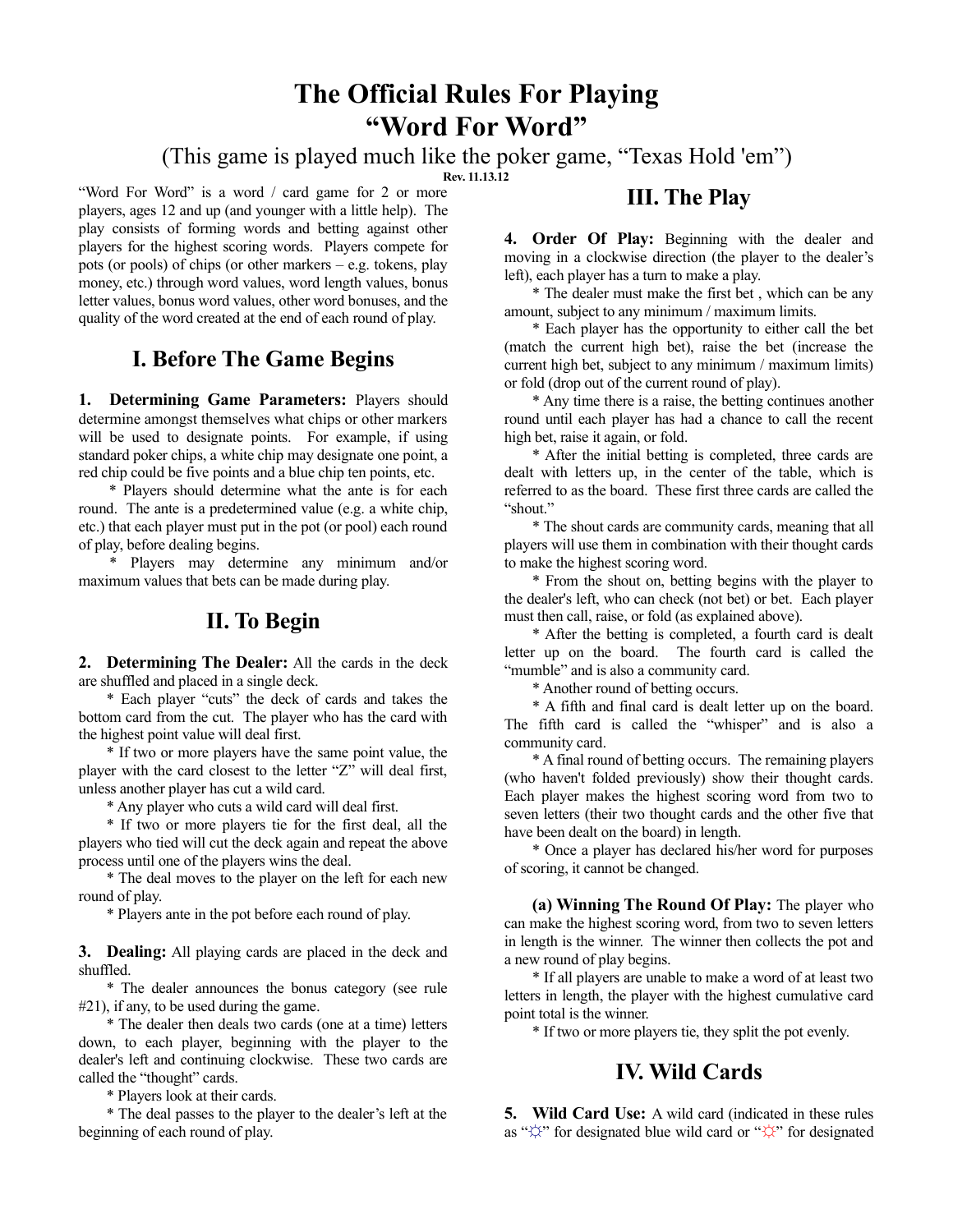red wild card) may be used in any word as any letter and color.

\* A player using a wild card must announce what letter and color it represents.

**(a) Wild Cards In Words:** A word can contain any number of wild cards.

## **V. Challenging Words**

**6. Ruling Dictionary:** Players should decide in advance which dictionary (whether in print or online) will be used to govern the game.

\* All words used as part of speech may be used, with the exception of abbreviations, contractions, prefixes & suffixes used as a single word, words using an apostrophe and/or hyphen.

\* Proper nouns (i.e. names) may not be used unless specifically required for category play (see rule #21). An example might be the category, "Names of United States Presidents," "Politics," "Religion," etc., where proper nouns would be necessary.

**7. Limits To Challenging Words:** Any player may challenge any other player's word.

\* The challenge my include relevance, in the case of a category bonus.

\* Category bonus challenges will be determined by all players voting. In the event of a tie vote, the challenger wins. There is no penalties for losing a category challenge. The challenged player's word remains unchanged, but not longer qualifies for a category bonus.

**8. Legality Of Challenged Words:** When a player challenges another player's word, the ruling dictionary is used to determine if the word is a legal word.

\* If the challenged word is in the ruling dictionary and qualifies under these rules, the word is considered legal and the challenger loses the value of the pot divided by the number of players at the end of the round of play. For example, if the pot total was 100 and there were four players, the challenger would lose 25 points, chip value, etc. (100 / 4  $= 25$ ). The challenger would be required to add the 25 points, chips, etc. to the pot along with their ante at the beginning of the next round of play. If the challenger does not have the points required to add to the pot in the event of losing a challenge, the player would be eliminated from the game and all their points, chips, etc.) would be added to the pot in the next round of play.

\* If the word is not legal, the player making the illegal word folds and loses the round of play.

**9. Dictionary Restrictions:** Players are restricted to using the ruling dictionary, which can only be consulted to determine legal words, and only upon a challenge, and only on the challenged word.

\* Any violation of this rule will result in the player being in violation folding from the current round of play.

#### **VI. Scoring**

**10. Scorekeeper:** If points are to be used rather than chips or other types of marker, one of the players is designated as the scorekeeper. The scorekeeper verifies and records each player's score after each round play and keeps a running total for each player.

**11. Letter Values:** The value of each letter is listed below the corner letters on each card.

**12. Wild Card Values:** Wild cards count the same value as their designated letter values. For example, a wild card being used as the letter "**Z**" would have a point value of "15" in the word in which it is being used.

**13. Bonus Letter Values:** Any player making a word using two identical consecutive letters, results in each of the two letters receiving a bonus letter value.

\* For example, if a player made the word "*BI G GER*" (letters are underlined for emphasis), both of the "**G**" letters would receive a bonus value.

\* A player making the word "*GONG*" would not receive any bonus value, since the "**G**" letters were not being played consecutively (i.e. next to each other).

*\* NOTE: The bonus letter values are based upon the color / letter combinations of the word – not the word itself.*

**(a) Double Letter Bonus:** If the two identical consecutive letters being played are blue (e.g. "**BIGGER"**) or mixed colors (e.g. "**BIGGER**"), the letter values are both doubled (x2).

**(b) Triple Letter Bonus:** If the two identical consecutive letters being played are both blue with one of the two letters being a wild card (e.g. " $BIG \times ER$ ") or the two letters being played are both red (e.g. "**BIGGER**"), the letter values are both tripled (x3).

**(c) Quadruple Letter Bonus:** If the two identical consecutive letters being played are both blue with both letters being wild cards (e.g. "**BI**☼☼**ER**") or the two letters being played are both red with one of the two letters being a wild card (e.g. "BIG $\triangle$ ER"), the letter values are both quadrupled (x4).

**(d) Quintuple Letter Bonus:** If the two identical consecutive letters being played are both red with both letters being wild cards (e.g. "**BI**☼☼**ER**"), the letter values are both quintupled (x5).

**14. Word Values:** The letter values of each word are added together to obtain the initial word value.

\* Each word can contain a number of additional bonuses, which are combined to achieve a total word value that is used for scoring.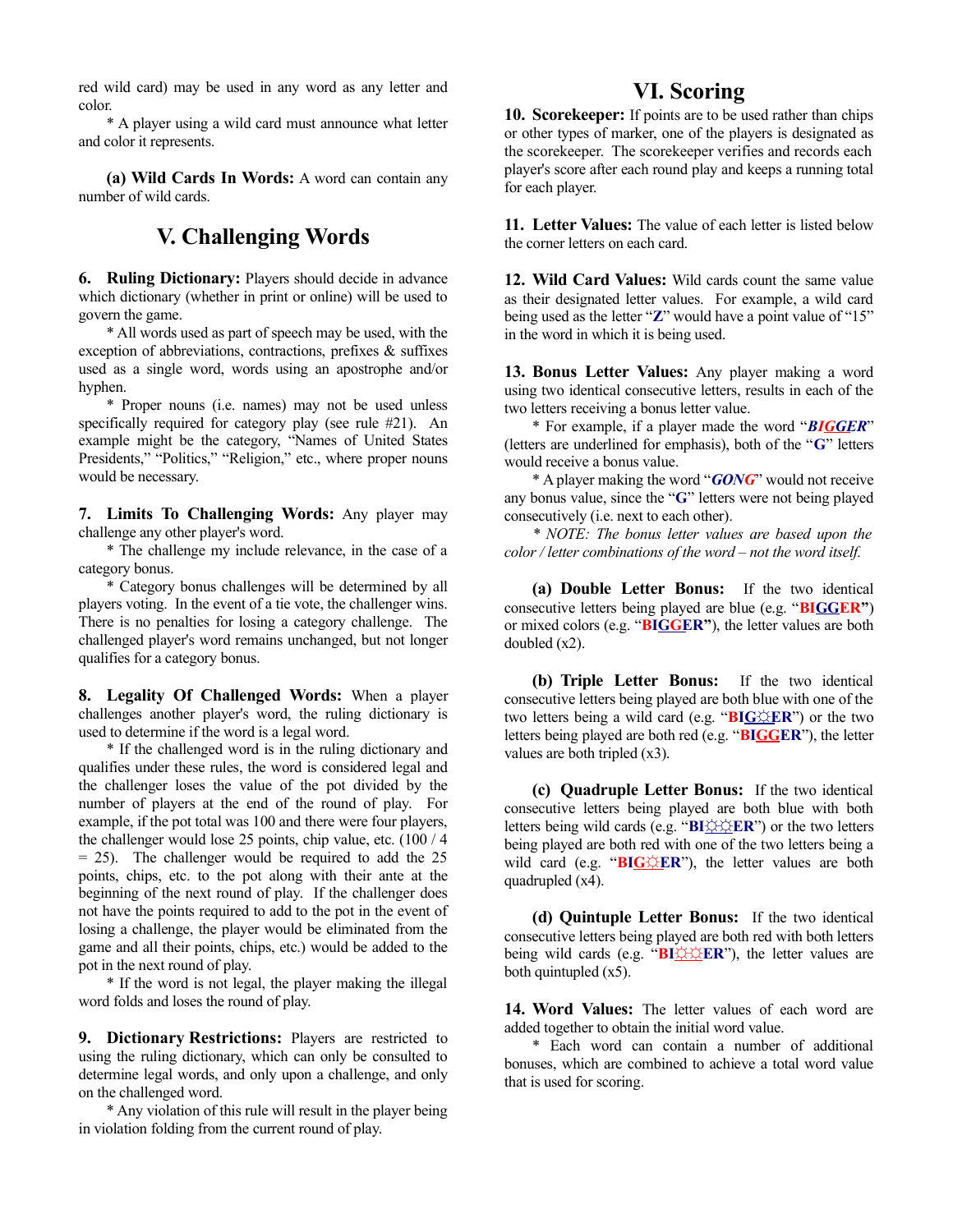**15. Flush Bonus:** A bonus is awarded for certain "flush" words. A flush consists of a word in which all the letters are the same color.

*\* There are only half as many red letters as there are blue letters, so flushes created with all red letters have a higher bonus value than those that are created with blue letters or mixed colors*.

**(a) No Flush Bonus:** A mixed color word (e.g. "**ZIPS**") or a blue flush with no wild cards (e.g. "**ZIPS**") has no flush bonus – the word value is unchanged.

**(b) Double Flush Bonus:** A blue flush with one or more wild cards (e.g. "**ZI**☼**S**" as "**ZIPS**") or a red flush with no wild cards (e.g. "**ZIPS**") has a double flush bonus – the word value is doubled.

**(c) Triple Flush Bonus:** A red flush with one or more wild cards (e.g. "**ZI**☼**S**" as "**ZIPS**") has a triple flush bonus – the word value is tripled.

**16. Flushes Using Wild Cards:** A wild card played in any word retains its wild card status and can be used as any letter of either color.

**17. Word Length Bonus Value:** Words that are four or more letters in length receive a bonus value for length. The longer the word, the more bonus value it has.

\* Use the following chart to determine word length bonus values:

| <b>Word Length Bonus Value</b> |  |  |  |  |  |  |  |  |                                            |  |
|--------------------------------|--|--|--|--|--|--|--|--|--------------------------------------------|--|
| Word<br>Length                 |  |  |  |  |  |  |  |  | $3   4   5   6   7   8   9   10   11   12$ |  |
| <b>Bonus</b><br>Value          |  |  |  |  |  |  |  |  | 1 2 4 8 16 32 64 128 256                   |  |

**(a) Maximum Word Length Bonus:** The maximum word length bonus value is 8 points, since the longest any word can be in this game is seven letters.

**(b) Adding Word Length Bonus Points:** All word length bonus points are added to the word score prior to applying any double or triple flush bonuses (see rule #15).

\* For example, if the total point value for a blue flush (e.g. "**OX☼N**" as "**OXEN**") is 14 and the word is four letters in length, a word length bonus of 1 point would be added, for a combined word value of 15 points.

\* Because the word is a blue flush with a wild card, the points would be doubled (i.e.  $15 \times 2 = 30$  points).

**18. Outburst Bonus:** An outburst occurs when any player creates a word using all seven letters..

\* An outburst receives a separate, one-time bonus of 75 points.

\* This is a separate bonus that cannot be doubled or tripled and is added after all other values and bonuses have been calculated.

**19. Exclamation Bonus:** An exclamation occurs when any player spells "OMYWORD" using all seven letters.

\* An exclamation receives a separate, one-time bonus of 100 points. The word counts as a valid word, even though it is not, and cannot be challenged.

\* This is a separate bonus that cannot be doubled or tripled and is added after all other values and bonuses have been calculated.

**20. Palindrome Bonus:** A palindrome is a word that is spelled the same forwards and backwards (e.g. "**MOM**", "**DAD**," etc.).

\* A palindrome receives a separate, one-time bonus of 5 points for the first 3 letters and 5 additional points for each letter thereafter.

\* For example, the word "**MOM**" would receive 5 bonus points while "**REDDER**" would receive 20 bonus points. (i.e. "**RED**" =  $5 +$  "**DER**" = 15).

\* This is a separate bonus that cannot be doubled or tripled and is added after all other values and bonuses have been calculated.

**21. Category Bonus:** The dealer of any round may decide if a bonus category is to be used during the game.

\* The category can be anything the dealer chooses, such as "Oceanic," "School," "Animals," "Garden," etc.

\* A category bonus occurs when a player spells a word that is included in the category.

\* A category word receives a separate, one-time bonus of 10 points.

\* For example, if the category is "Oceanic," words such as "**EEL**," "**FISH**," "**CRAB**," "**SEAL**," "**SHARK**," etc. would all be included in the category and receive a bonus.

\* This is a separate bonus that cannot be doubled or tripled and is added after all other values and bonuses have been calculated.

#### **VII. Scoring Summary**

**22. Scoring System / Guide:** Because there are so many different ways to score points, the following system / guide should be used to assist in scoring points;

**(a) Each Play:** Using the word "**BIG**☼**ER**" as an example, scoring each play should proceed as follows:

**(i) Establish Any Bonus Letter Values:** In this example, the "**G**☼" results in both "**G**" letters (include the "☼" as a "**G**") receiving triple letter value (see rule #13b). Each "**G**" has a value of 3, so the triple letter value is 9 points each.